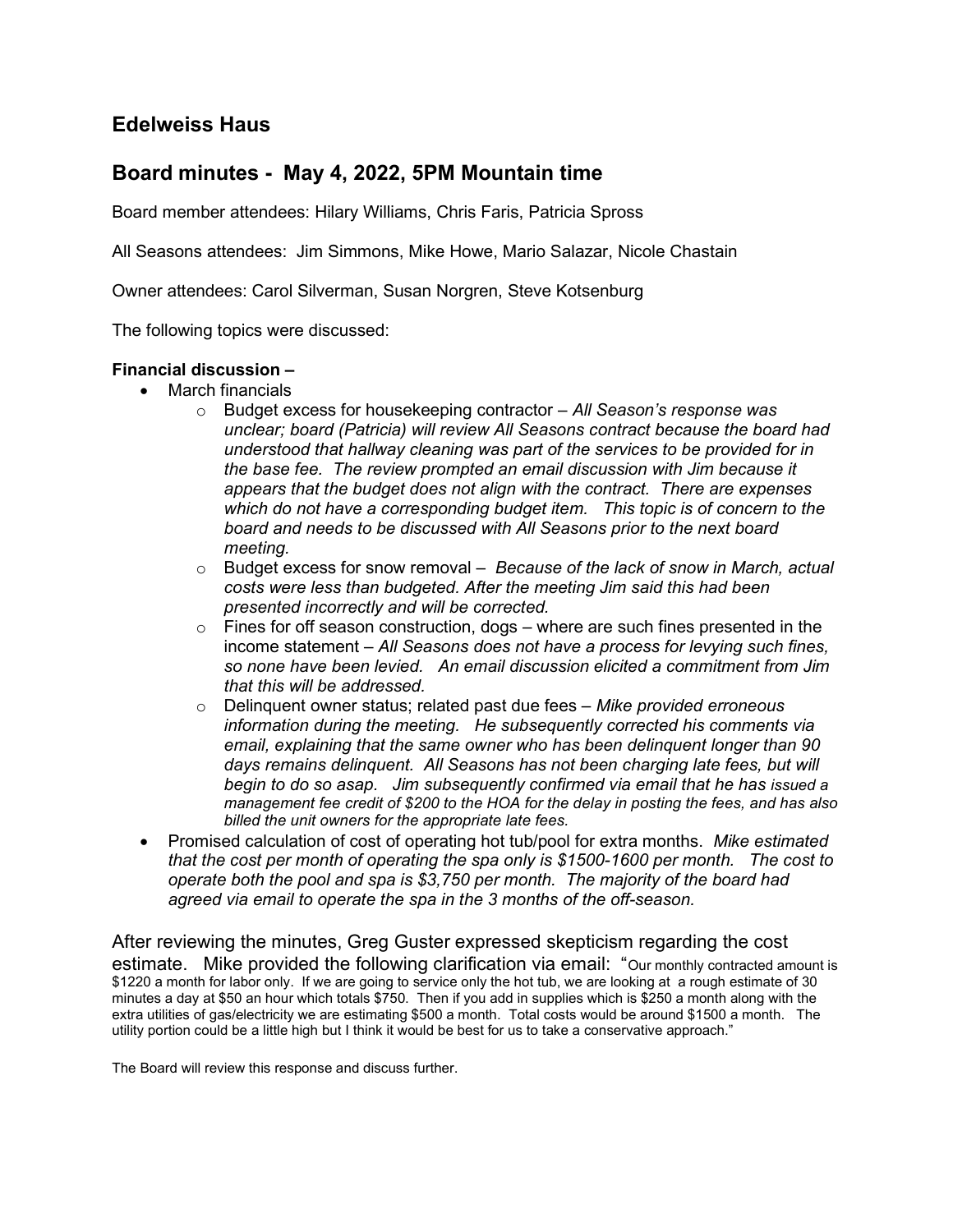• Movement of bank accounts to Zion's Bank planned for May - *purpose of various* accounts. There is one operating account and 2 savings accounts, 1 for operating funds, and the other for the capital reserve. Hilary made a motion to move the HOA bank accounts from Chase to Zions. Patricia seconded it.

## Old business:

Sale of unit 200 – Notice to owners of sale; to be loaded to All Seasons portal - Hilary had provided notice language last month to board, which approved language. She then forwarded language to Jim for loading on the announcements page of the portal. Jim did not load it so far, but promised to get to it shortly.

> Of note is that All Seasons has not yet been billing Unit 200 for dues although the closing occurred on February 28. The proceeds were placed in Zion's Bank under board control, with full knowledge of All Seasons. After some back and forth, it seems that an absent staffer from All Seasons dropped the ball. Hopefully, this will be resolved asap so that the HOA can collect dues. After the meeting, Mike confirmed that new owner was onboarded and that dues have been levied.

Subsequent to the meeting it also came to light that the transfer fee on the sale of Unit 200 has not yet been booked. Hilary identified where the fee was presented in the closing documents and All Seasons will address.

#### C building unit – loud knocking sound in water system.

There was discussion by board members and owners about this long standing issue, which is prevalent in all the buildings. No permanent fix was ever implemented, and the issue keeps happening in various units, especially in C building.

Hilary and Patricia commented that "fixing" these knocks during ski season under panic conditions is ineffective, e.g. Jim's conversation last month with an owner whose Air B&B listing was under threat of revocation because of the unpleasant ambience caused to tenants. Hilary and Patricia advocated a systemic solution throughout the complex so that we can avoid further "band-aid" type solutions. Mario warned that this would mean that water will need to be turned off in the buildings, to which the Board replied it was better to turn off the hot water in the summer vs. the winter. This project will be added to the "spring project list".

#### Hot tub jets –

- $\bullet$  jets are broken
- repair of timer

 other problems prompting the need for techs and a master electrician Mario said the circuit keeps tripping and the jets are not reliable. No electrician/repair person has been able to identify a solution. Mario has another electrician coming this Friday (5/6) who can hopefully identify and resolve the problem.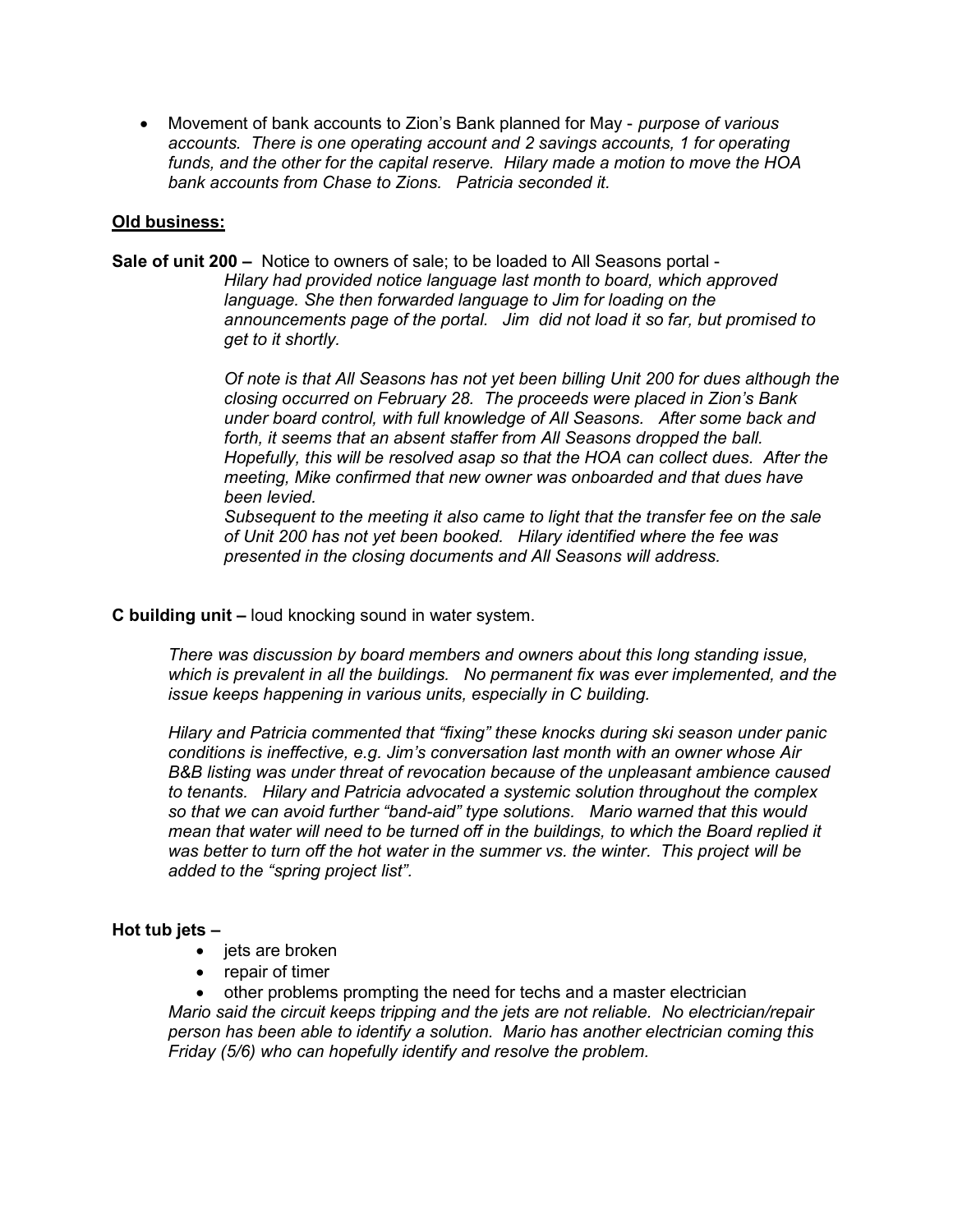Lock on stairwell door in garage in B building- done per Mario, along with a bilingual sign. Mario also identified an owner complaint about noise from the automatic closing of the garage door, i.e. the sound of metal on metal. He thinks that a plant to break the noise will solve the problem.

Dogs in units – who from All Seasons monitors whether dogs are "support animals"; how is "no pet" rule enforced. Although owners have reported the presence of dogs to All Seasons, All Seasons has not levied penalties. Several instances of pet violations have been reported and All Seasons has been notified that it should report to the board on the fines levied on the respective owners for these instances. Relevant language from the Rules and Regulations is highlighted below:

## PETS

1. No Pets are allowed at Edelweiss Haus. It is the responsibility of the owner to notify their guests and tenants that pets are not allowed. All visitors must be advised of this rule. 2. A fine will be imposed for violation of this rule and will increase each time this rule is violated. 3. Service animals that comply with ADA requirements are allowed as long as the owner and/or their guest submit a written request and provide approved documentation prior to arrival. Forms may be obtained from the property management company. Service Animals are required to be on a leash at all times.

In-season construction violations – this is another rule which has been violated, but no penalties have been imposed. All Seasons will be asked to describe its enforcement process for this and other rules at the next board meeting.

### New business:

Set date for 2022 annual meeting – agreed on Friday 10/7 at 3PM Utah time. Board pre-meets in the EH conference room one hour beforehand. The meeting will be a combo of in person and virtual.

Spring project list – Jim plans a walkthrough on Friday 5/7 to develop the list. The board expects to see the list within the next weeks with an indication of who will do the work (vendor or internal) and when the project should be completed.

Repair to outside area which caused flood in unit G –this item is to be included in the Spring project list

Wifi - Chris had suggested to drop free wifi and obtain it either thru a package deal with Comcast or all owners do their own thing. One less utility bill and headache for the HOA. Jim recommends that he bring in someone called Steve Colman who can recommend a solution that has been implemented in other buildings. In subsequent emails Greg and Patricia advised Jim that we have purchased our own wifi, and that a building solution is not recommended because light users will end up subsidizing heavy users, as currently occurs with utility usage. The board will need to discuss this at the next meeting.

Insurance question from a prospective owner – Jim claimed that he had answered the question, although this did not seem to be the case based on the prospective owner's correspondence with the board after the meeting. The upshot is that each owner should buy their own policy to